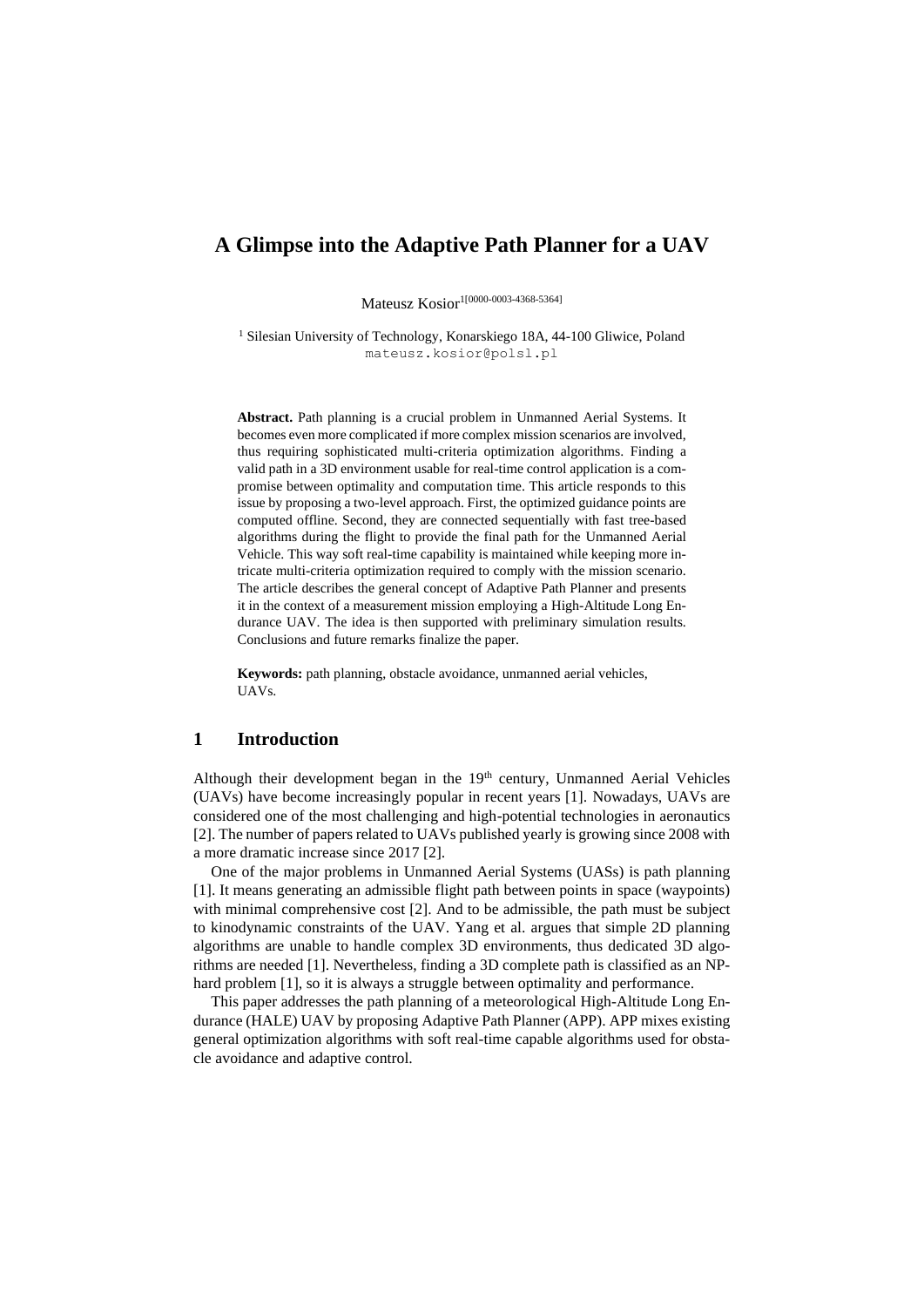## **2 Adaptive Path Planner**

APP consists of two complementary modules: (1) Global Path Planner (GPP) and (2) Local Path Planner (LPP)[. Fig. 1](#page-1-0) shows the methodology involving APP on an example of a general measurement mission scenario with a HALE UAV.

GPP optimizes the global path of the UAV using scenario-dependent criteria and an environment map. The map includes weather forecast, static terrain obstacles, airspace structure enforced by law and a measurement map. GPP produces global waypoints, which are scenario-optimized guiding points used as inputs to lower-level LPP. The order of following the global waypoints is strict. However, as the actual conditions may differ from predicted, the exact way of reaching global waypoints is resolved dynamically by LPP. The result is then verified in Model-In-the-Loop simulation of the flight. GPP employs biologically inspired optimization algorithms such as I-GWO, ACO, GA and PSO [1] and is used offline in Ground Control Station (GCS) for static planning.



**Fig. 1.** A typical HALE UAV measurement mission using APP

<span id="page-1-0"></span>LPP dynamically generates local paths between the global waypoints supplied by GPP. Thus, it allows the UAV to dynamically adapt to any unpredictable position errors caused by wind gusts etc. LPP connects two global waypoints with an admissible path, that is subject to kinematic constraints of the aircraft. First, it employs Rapidly exploring Random Tree (RRT) or RRT\* algorithms [3] to generate a local goal waypoint. RRT and RRT\* achieve soft real-time performance [1], but only grant probabilistic optimality [4]. Then, a Dubins airplane model [5] is used to validate the path by checking for collisions between the start and goal. Finally, the path is interpolated into local

95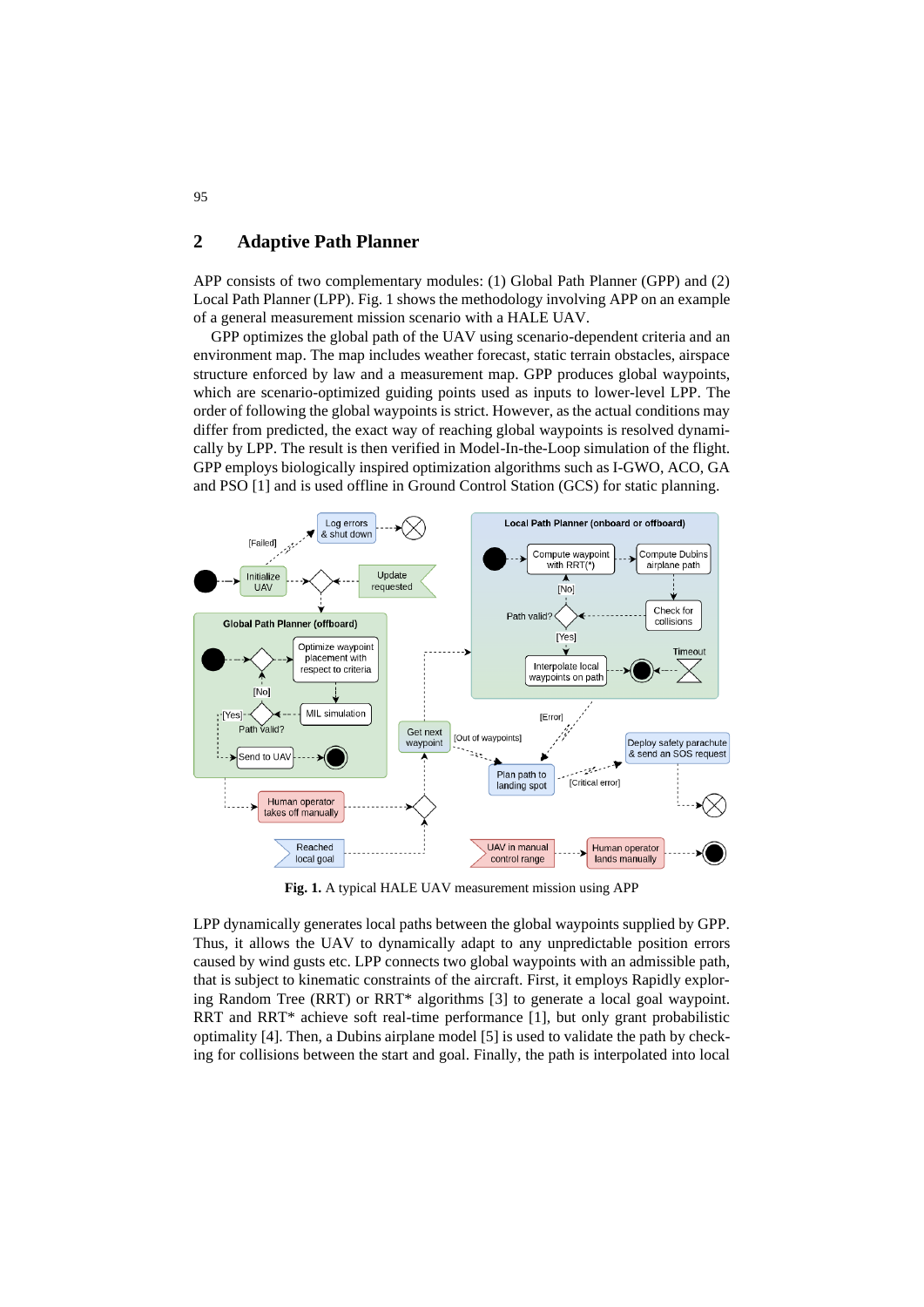waypoints used by the controller of the UAV. LPP runs online in GCS (if the UAV is in communication range) or onboard using the UAV's embedded computer (if out of range or attempting an emergency maneuver). LPP considers only static obstacles.

The mission starts in GCS by initializing the UAV and manually planning the mission scenario. Then, GPP computes the optimal global waypoints, which are then sent to the UAV. GPP can dynamically recalculate the path on demand during the mission.

Now, a human operator takes off using remote control (RC) and flies the UAV to the first global waypoint. Then, the autonomous UAS takes over the aircraft and uses LPP to plan the local path to the next global waypoint, pair-by-pair. The path is recomputed dynamically if the UAV deviates too much from the previous one. This behavior loops until all the global waypoints are reached or an error occurs. In any case, the UAS plans the path to a predefined landing spot. When the UAV is back in RC range, the human operator manually lands the aircraft. The mission is completed. If a critical error occurs during the flight to the landing spot, the UAV enters emergency mode, deploys a parachute and sends an SOS request, aborting the mission.

### **3 Preliminary Results**

APP was implemented in MATLAB R2021b. GPP featured I-GWO, while LPP used RRT. For preliminary tests a built-in probabilistic 3D occupancy map based on Octo-Map [6] was employed instead of a dedicated environment map mentioned in section 2. A sample output produced by APP for a fixed-wing UAV is shown in [Fig. 2.](#page-2-0)



<span id="page-2-0"></span>**Fig. 2.** Sample output of APP: global waypoints (left) and concatenated local path (right)

[Fig. 2](#page-2-0) illustrates an obstacle map of the city of Żywiec (Poland) and Żar Airport (ICAO: EPZR). The city is considered a no-fly zone and modeled as an obstacle. Red and green circles denote the points, where the control over the UAV is passed to/from the autonomous system, respectively. They should not be confused with exact takeoff/landing spots. Yellow circles denote the predefined waypoints specified by a human operator according to the mission requirements. In this example they restrict only the horizontal positions, i.e., the planner optimizes the final altitude at these points.